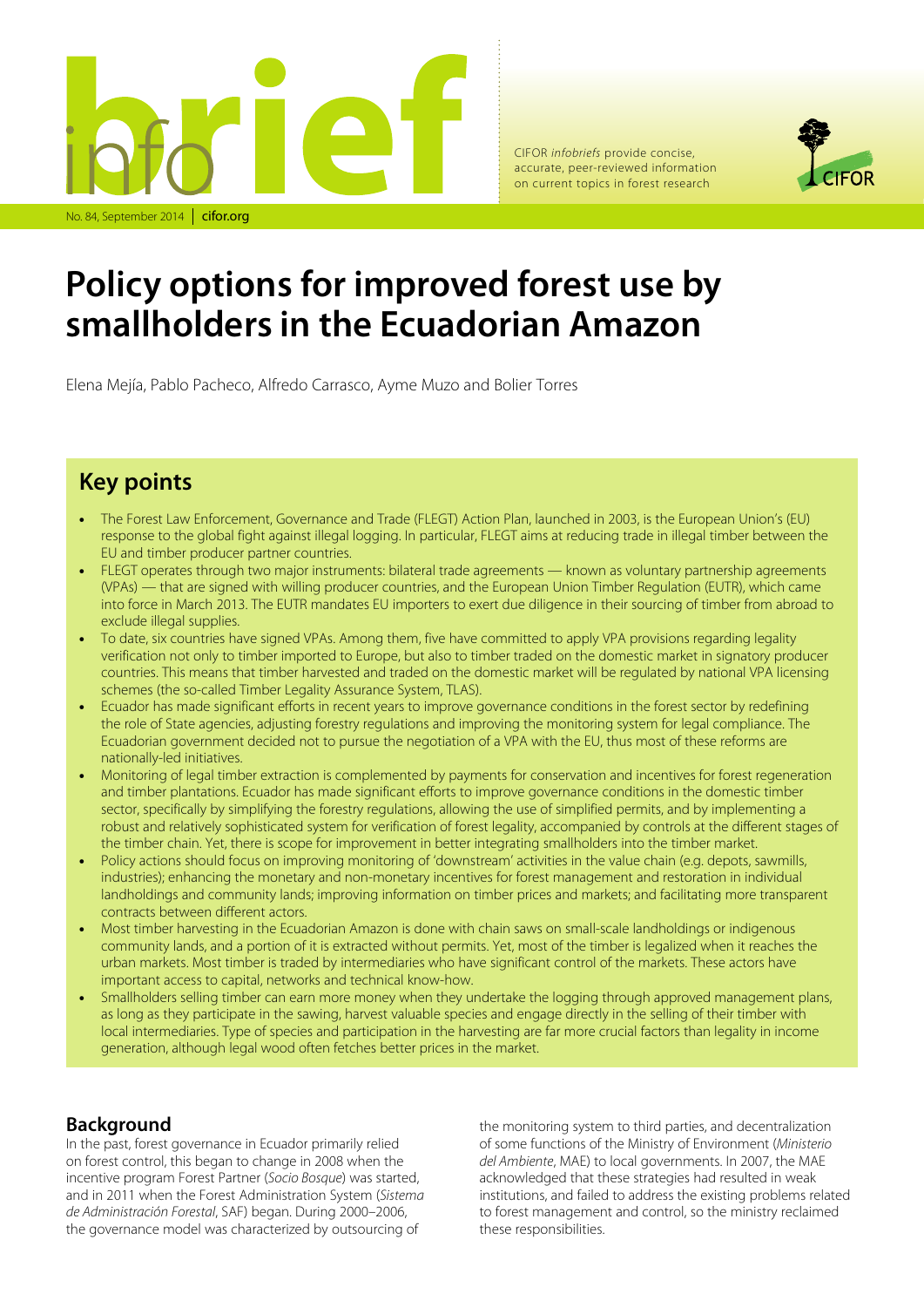

The forestry sector in Ecuador includes plantations, agroforestry systems and native forests. Most timber for industrial purposes originates in timber plantations in the coastal and highland regions. Demand for timber is dictated by the main urban centers, which consume timber originating from the coast, highland and Amazon regions. The main timber sources are plantations and agroforestry systems, followed by pioneer species and native forests.

The Amazon region alone provides about 12% of total timber production. About 46% of wood originates from native forests, and 81% from small-scale operations. Most timber in the Amazon is harvested with chain saws on small-scale landholdings or indigenous community lands. Research data from native forests suggests that in 2011 informal logging accounted for  $60,000 - 76,000$  m<sup>3</sup> (Mejía and Pacheco 2014). A significant amount of timber harvested is not covered by any forest regulations, which has various implications for the livelihoods of small producers and for the forest economy.

The MAE has tried to address the needs of smallholders through control and incentive systems. Forestry regulations have been simplified, allowing smallholders to formulate much simpler inventories and harvesting plans compared to those made by large-scale logging operations. This favors smallscale timber management and the issue of permits with lower bureaucratic costs. In spite of these efforts, however, informality still persists in the forestry sector in Ecuador.

Ecuador has shown an interest in negotiating a VPA in the past, but the current government expressed its lack of interest in this mechanism, stressing that efforts for enhancing legal timber supply should first rely on national initiatives. Ecuador has developed an innovative system, known as the Forest Administration System (*Sistema de Administración Forestal*, SAF), to monitor timber supplies. SAF seeks to better organize the issue of permits and to trace timber from origin to destination at the national level. This allows tracking of demand in the main urban cities (Quito, Guayaquil and Cuenca).

#### **What explains the persistence of illegal logging?**

Illegal logging has long been an issue of concern in the national debate, sometimes confused with informal logging. Some sources estimate that 60–80% of logging is conducted illegally in Ecuador (Palacios 2008; Palacios and Malessa 2010). Yet, despite these estimates, whose accuracy is uncertain, it is impossible to determine the proportion of illegal timber that reaches the market since several mechanisms are used to 'launder' timber (see Box 1). These mechanisms are used to avoid the long time required for permit approval, and meet the immediate demand for timber in urban centers.

#### **Table 1. Selected information on the timber sector in Ecuador.**

| Domestic consumption — in $m^3$ RWE (average 2007–2011) <sup>a</sup>                                                                                    | 2,679,000   |
|---------------------------------------------------------------------------------------------------------------------------------------------------------|-------------|
| Imports (average 2008–2012) (USD million) <sup>b</sup>                                                                                                  | 49.4        |
| Exports (average 2008–2012) (USD million) <sup>b</sup>                                                                                                  | 196.9       |
| Industrial sawmill scraps (sold on the domestic market) (average 2008-2012)<br>$(USD$ million) <sup>b</sup>                                             | 2.4         |
| Production — native forest $m^3$ (average 2007–2011) <sup>a</sup>                                                                                       | 200-500     |
| Profits per m <sup>3</sup> RWE of timber harvested<br>(USD million) $c$                                                                                 | $9.4 - 247$ |
| Profit margins (percentage) <sup>d</sup>                                                                                                                | $10 - 250$  |
| Percentage of forestry operations carried out by smallholders without an approved forest management plan in Napo<br>and Orellana provinces <sup>e</sup> | 70          |
| Percentage of income from timber extraction out of total household income by smallholders in Napo and Orellana<br>provinces <sup>f</sup>                | 16          |
| Percentage of rural households that receive income as chain-saw operators in Napo and Orellana provinces <sup>f</sup>                                   | 20          |
|                                                                                                                                                         |             |

RWE = roundwood equivalent.

<sup>a</sup> Forest Administration System (SAF), Ministry of Environment data (2011).

b Ecuadorian Central Bank data (2012).

c Information from fieldwork conducted in selected locations in Orellana and Tena provinces in May–October 2012.

<sup>d</sup> Profit margin information was obtained from average costs of equipment, labor, transport and various authorizations, and data from net selling prices. The significant range is because the values represent profits from different species, and high-value species result in higher profits.

e Estimated based on interviews with 129 households that carried out forestry operations —interviewed during August 2011 to September 2012 in Napo Province and February 2011 to July 2012 in Orellana Province.

f Based on interviews with 226 households in selected locations in Napo and Orellana provinces.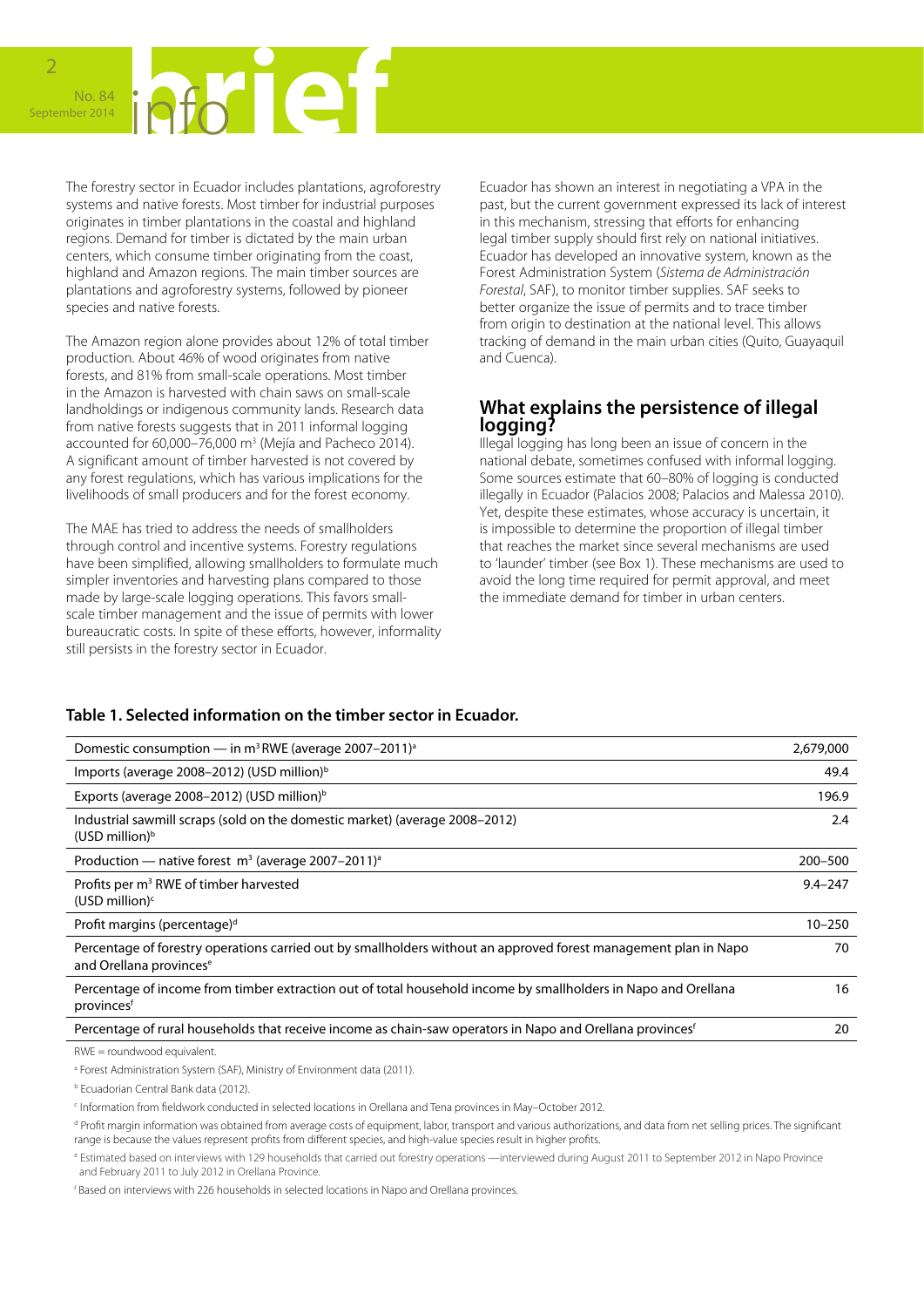

#### **Box 1. Timber 'laundering' in the Ecuadorian Amazon**

Timber laundering refers to the process of legalization of informal timber through a network of actors who have the capacity and flexibility to handle small volumes of timber. There are two kinds of laundering: the first, 'more formal', is carried out around areas where legal exploitation is authorized within harvesting plans or programs. It occurs when the intermediaries purchase timber from plots that are adjacent to those authorized for formal logging. The second, possibly more frequent, involves timber that is obtained informally, 'at the edge of the road' or 'at the edge of the river'. The timber that is laundered according to the second method is mobilized through an extensive network of small depots and sawmills established within communities or on the outskirts of Amazon cities. Generally, the timber is transported by small transportation intermediaries and sold to depots, sawmills or carpentry workshops who transform the pieces into intermediate products for construction or final products, such as furniture and fruit boxes. The processed timber is subsequently transferred with a purchase receipt to other depots, sawmills or stores where it is sold to the final consumer. This activity provides the smallholders with quite a lot of flexibility in terms of the volumes to be extracted.

Pro-Formal findings show that informal markets (i.e. with no documentation supporting any of the steps from access to consumption) are common in the Amazon region close to the urban centers where final consumption occurs. In most other cases, the timber is transported to more distant urban centers, often with legal transport permits, some of which are obtained through illegal means such as bribes. These strategies guarantee the delivery of purchase orders for final buyers in the cities, which are sold with formal legal permits. Although bribes or illegal payments are relatively frequent, intermediaries said that they do not like the practice since it turns into a habit for those who are paid, thus promoting local corruption networks. Other timber is informally traded in local markets, with no legal backing and that evades payment of taxes. Based on data collected in Napo and Orellana provinces, the amount of unpaid tax represented by informally traded timber is estimated at USD 180,000–228,000 a year.

Findings from a survey of 246 smallholders undertaking smallscale harvesting operations and chain-saw milling, carried out in the provinces of Napo and Orellana in the Ecuadorian Amazon, suggest that about 70% of farmers informally sold small volumes of timber to local middlemen throughout the year. These operations are often not included in the SAF. Thus, transactions between smallholders and middlemen can be formal or informal, which normally depends on the volumes of timber, the species and the end market.

#### **Demand cannot be completely supplied by legal timber**

Total demand is estimated as the amount of timber extracted, since a more accurate figure is not available. In this sense, in 2007-2012, over 2 million m<sup>3</sup> per year were traded. In the Amazon, average legal roundwood timber extraction equates to 400,000  $\text{m}^3$  a year. However, it seems that demand surpasses any legal supply, which constitutes the main incentive to establish informal intermediation networks to supply depots or sawmills in the cities.

Large depots in cities (Quito, Guayaquil and Cuenca) are the main timber supplier to industry, which is the largest buyer (Table 2). This suggests that greater efforts have to be invested in monitoring 'downstream' activities in the value chain (e.g. depots, sawmills, industries). In addition, timber depots and larger scale industry should bear part of the responsibility for formalizing the operations of their suppliers and be accountable for sustainable forest practices. This responsibility is most likely to be accepted by large buyers if there are options for efficient supply of timber, as long as it does not create a perverse mechanism (i.e. these buyers are the only ones monitored because they are formally accountable).

Beyond local and national demand some trans-boundary trade takes place between the Ecuadorian market and other markets, particularly on the southern border with Peru. This timber is often smuggled without complying with export requirements. Ecuadorian timber is often consumed in the northern part of Peru in urban centers, where it is sold at competitive prices compared to timber originating in Peru. There is a need for monitoring and control of timber flows in border markets, and coordinated legal assistance with neighboring countries as part of regional agreements and law enforcement.

#### **Table 2. Type of buyer for timber originating in the Amazon (2011)**

|                    | <b>Buyers</b> |          |          |      |                                             |                |                    |       |  |
|--------------------|---------------|----------|----------|------|---------------------------------------------|----------------|--------------------|-------|--|
|                    | Depot         | Industry | Sawmills |      | <b>Furniture stores</b> Carpentry workshops | Not identified | Other <sup>a</sup> | Total |  |
| $1000 \text{ m}^3$ | 81.9          | 41.5     | 34.7     | 21.3 | 39.6                                        | 15.2           | 12.0               | 246.2 |  |
| %                  | 33.3          | 16.9     | 14.1     |      | 16.1                                        | 6.2            | 49                 | 100.0 |  |

a This group comprises all those not associated with timber, building, food, agriculture, carpentry, industry, hardware, mining and fishing.

Source: Authors' elaboration based on data from the Forest Administration System (SAF), Ministry of Environment of Ecuador (2011).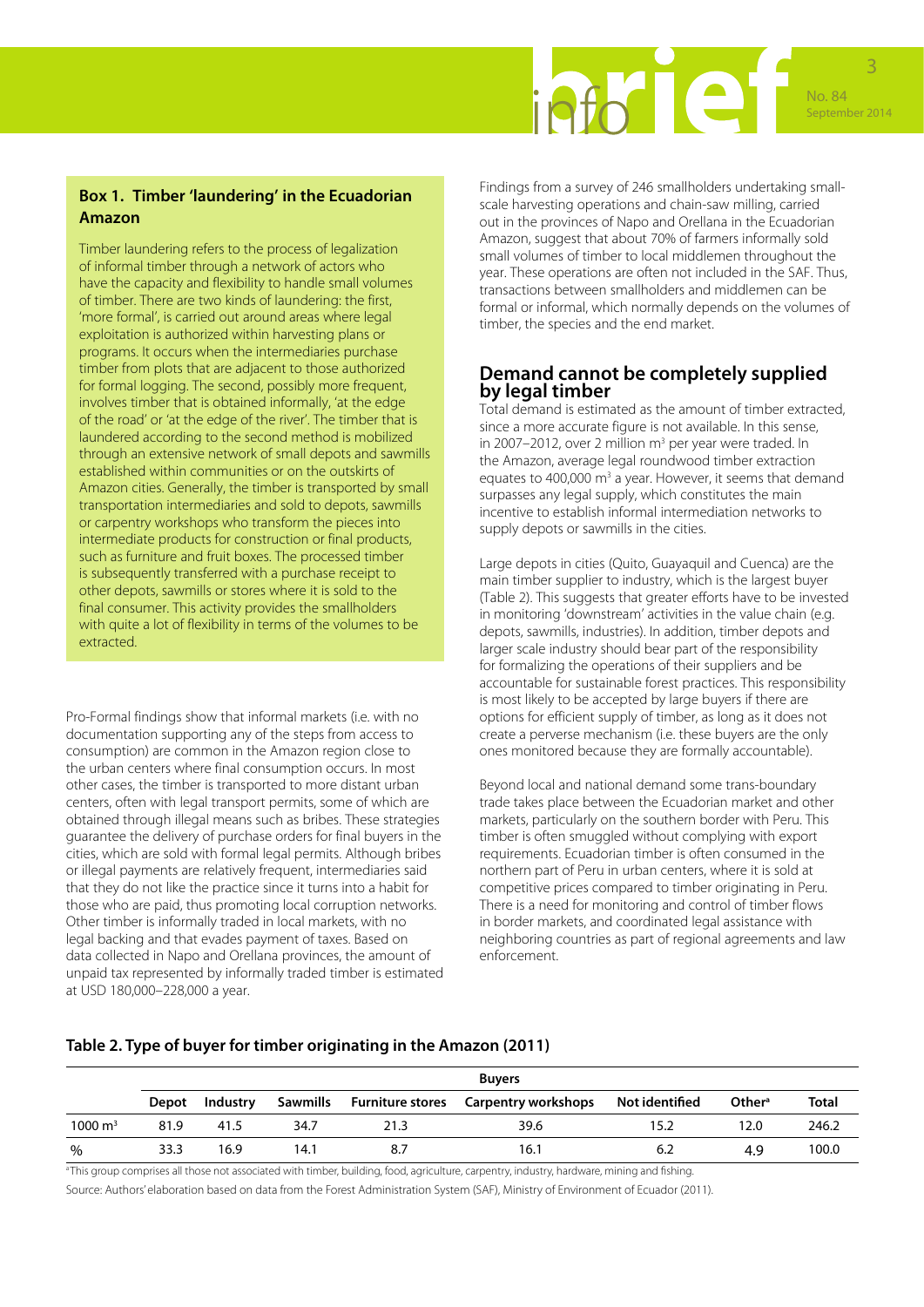



Harvesting operations, Ecuador Photo by Tomas Munita, CIFOR

#### **Incentives are required for legal logging to benefit smallholders**

The incentives provided by current policies are either directed to conservation (e.g. payments for forest protection), expansion of specific crops (e.g. coffee or cacao) or forest management. There is a need to adopt more integrated approaches to provide resources to stimulate management systems at the farm level, thus providing incentives to combine better land and forest management together.

The functioning of timber markets and the way in which benefits are distributed are often perceived as unfair, especially by farmers who cannot sell directly to the markets because of various constraints (e.g. price information, operating costs, poor road infrastructure). In many cases, conflicts between middlemen and smallholders occur in the absence of formal contracts. In most cases, these conflicts are solved locally, which tends to benefit the actor with greater power, since there are no formalized mechanisms to deal with them. Thus, there is a need to invest in building the capacities of smallholders and putting in place mechanisms to support negotiation of fairer contracts and resolution of conflicts.

The need to use intermediaries as providers of capital for harvesting, which leads to high transaction costs, often works as a barrier for smallholders who lack access to financing for sustainable forest management, especially when they aim

to undertake large-volume harvesting operations with legal permits. Under the current situation, smallholders earn more money through approved management plans, as long as they: participate in the sawing, harvest valuable species and engage directly in the selling of their timber with local intermediaries; this also leads to more rapid exhaustion of their forests. The type of species cut and farmers' participation in the harvesting are far more important factors than the legal status of the forestry operations in income generation and access to markets.

#### **Legal logging must support sustainable forest management**

Neither legal nor illegal harvesting will ensure that harvesting results in sustainable incomes, since profits are not reinvested in forest management or regeneration. Smallholders cannot depend on the extraction of high-value species indefinitely. Hardwood species usually result in larger profits, thus they tend to be logged as the first choice, which leads to unsustainable harvesting over time. Alternatives are needed to ensure that high-value species will be able to provide income streams in the long run. Thus, incentives are required for smallholders and communities to put in place small areas for regeneration and forest plantations. In addition, agroforestry systems should be encouraged as part of farming.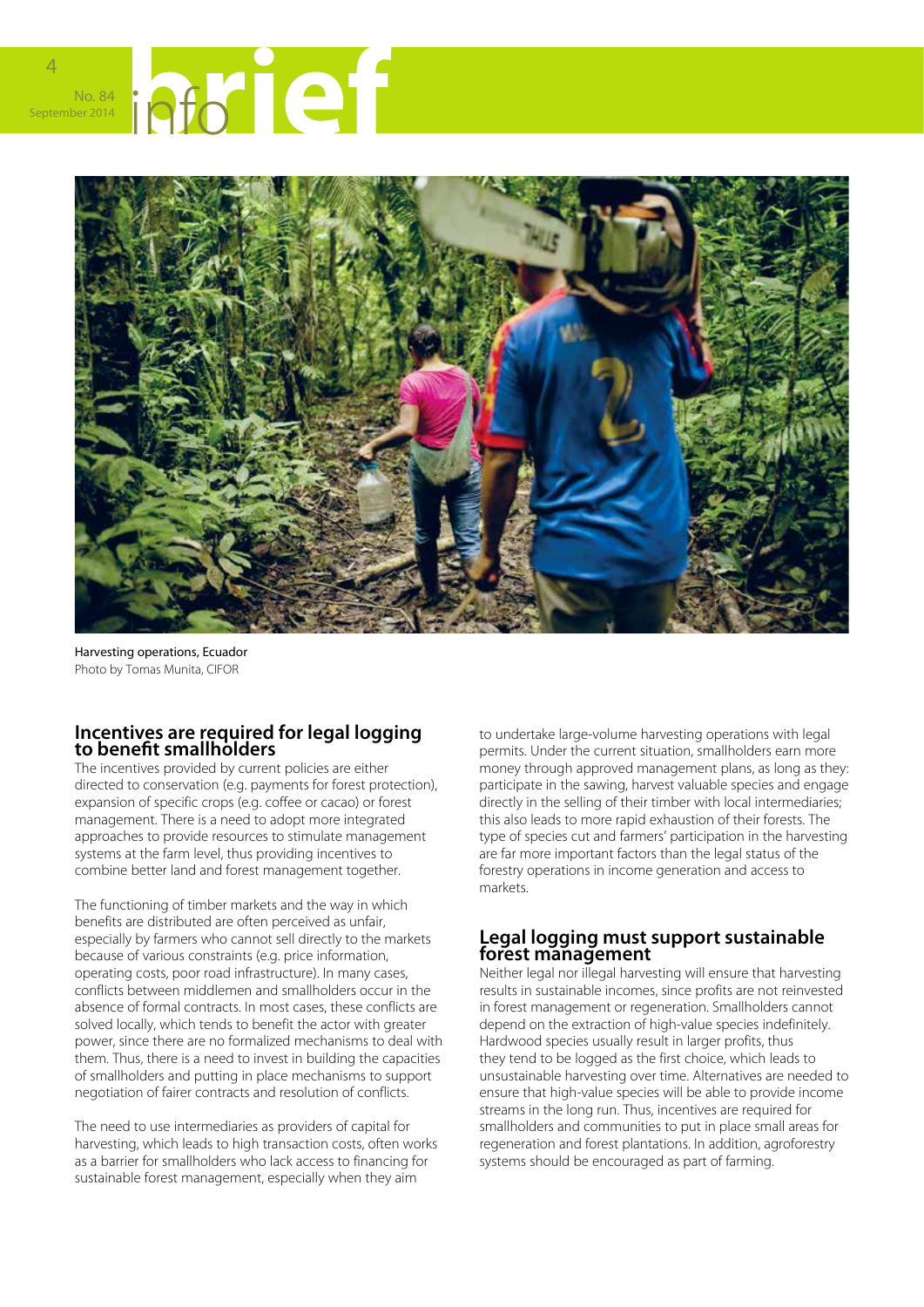

Sawn wood is prepared for transport, Ecuador Photo by Elena Mejía, CIFOR

Better economic incentives are needed, through providing cheap credit in support of forest management, aimed at facilitating either the adoption or development of specific production systems that combine agricultural crop production, agroforestry systems and timber extraction. The incentives should encourage all users to play a role in the replacement of species that can be later used as commercial timber. Special attention should be paid to hardwood species. Both small- and large-scale plantations must encourage the regeneration of these species. As reported by interviews held during this research, adequate biophysical and silvicultural information on commercial tropical timber species is still needed to complement economic incentives.

#### **Conclusions**

Ecuador has made significant efforts to improve governance conditions in the domestic timber sector. It has simplified forestry regulations and allowed the use of simplified permits. It has also implemented a robust and relatively sophisticated system for verification of forest legality, accompanied by controls in the different stages of the timber supply chain.

Unlike other countries, Ecuador does not penalize timber harvesting with chain saws. In addition, monitoring is complemented by payments for conservation and incentives for forest regeneration and timber plantations. These efforts

have been decisive in advancing toward improved forestry governance, yet better options are still needed to reduce informal logging and improve the benefits that smallholders can obtain from using their forests.

Rather than focusing on control mechanisms, forest policy should provide differentiated incentives for promoting sustainable forest management. Farmers need various forms of incentives in order for them to comply with forestry regulations. For instance, regulations should acknowledge harvesting frequency and mobilized volumes that better fit small-scale operations; fees should be charged according to actor-specific criteria, and incentives should be provided that adapt to more flexible land and forest management systems.

Our findings suggest that the main factor preventing formalization is the inability of farmers to pay not only for legal permits but also for the costs associated with undertaking a management plan. In many cases, farmers prefer to remain informal in order to have flexibility in terms of species selection and harvesting volumes, while they have to accept higher cutting volumes when working with middlemen who can afford larger harvesting operations. Thus, there is a need for a financial mechanism, with flexible conditions, that can support smallholders' and communities' access to credit on more favorable terms.